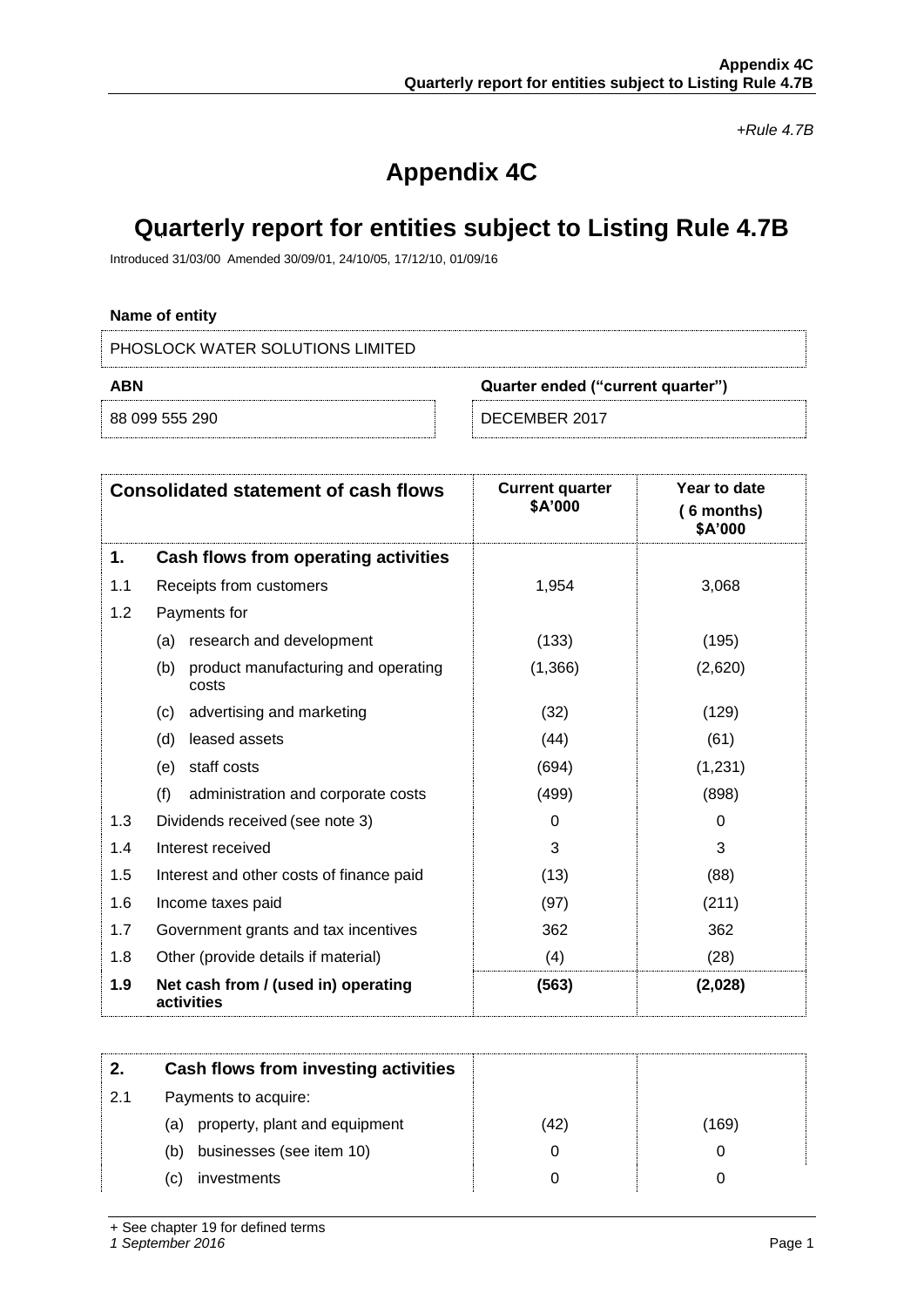|               | <b>Consolidated statement of cash flows</b>       | <b>Current quarter</b><br>\$A'000 | Year to date<br>6 months)<br>\$A'000 |
|---------------|---------------------------------------------------|-----------------------------------|--------------------------------------|
|               | intellectual property<br>(d)                      | (26)                              | (40)                                 |
|               | other non-current assets<br>(e)                   | 0                                 | 0                                    |
| $2.2^{\circ}$ | Proceeds from disposal of:                        |                                   |                                      |
|               | property, plant and equipment<br>(a)              | 0                                 | 0                                    |
|               | businesses (see item 10)<br>(b)                   | 0                                 | O                                    |
|               | (c)<br>investments                                | 0                                 | 0                                    |
|               | (d)<br>intellectual property                      | O                                 | O                                    |
|               | other non-current assets<br>(e)                   | 0                                 | 0                                    |
| 2.3           | Cash flows from loans to other entities           | 0                                 | 0                                    |
| 2.4           | Dividends received (see note 3)                   | 0                                 | O                                    |
| 2.5           | Other (provide details if material)               | 0                                 | 0                                    |
| 2.6           | Net cash from / (used in) investing<br>activities | (68)                              | (209)                                |

| 3.   | <b>Cash flows from financing activities</b>                                    |         |          |
|------|--------------------------------------------------------------------------------|---------|----------|
| 3.1  | Proceeds from issues of shares                                                 | 4,921   | 8,278    |
| 3.2  | Proceeds from issue of convertible notes                                       | 0       | 0        |
| 3.3  | Proceeds from exercise of share options                                        | 568     | 1,493    |
| 3.4  | Transaction costs related to issues of<br>shares, convertible notes or options | (61)    | (223)    |
| 3.5  | Proceeds from borrowings                                                       | 0       | 0        |
| 3.6  | Repayment of borrowings                                                        | (1,000) | (1,500)  |
| 3.7  | Transaction costs related to loans and<br>borrowings                           | 0       | 0        |
| 3.8  | Dividends paid                                                                 | 0       | $\Omega$ |
| 3.9  | Other (provide details if material)                                            | 0       | 0        |
| 3.10 | Net cash from / (used in) financing<br>activities                              | 4,428   | 8,048    |

|     | Net increase / (decrease) in cash and<br>cash equivalents for the period |       |         |
|-----|--------------------------------------------------------------------------|-------|---------|
| 4.1 | Cash and cash equivalents at beginning of<br>quarter/year to date        | 3,305 | 1.289   |
| 4.2 | Net cash from / (used in) operating<br>activities (item 1.9 above)       | (563) | (2,028) |
| 4.3 | Net cash from / (used in) investing activities<br>(item 2.6 above)       | (68)  | (209)   |
| 4.4 | Net cash from / (used in) financing activities<br>(item 3.10 above)      | 4.428 | 8,048   |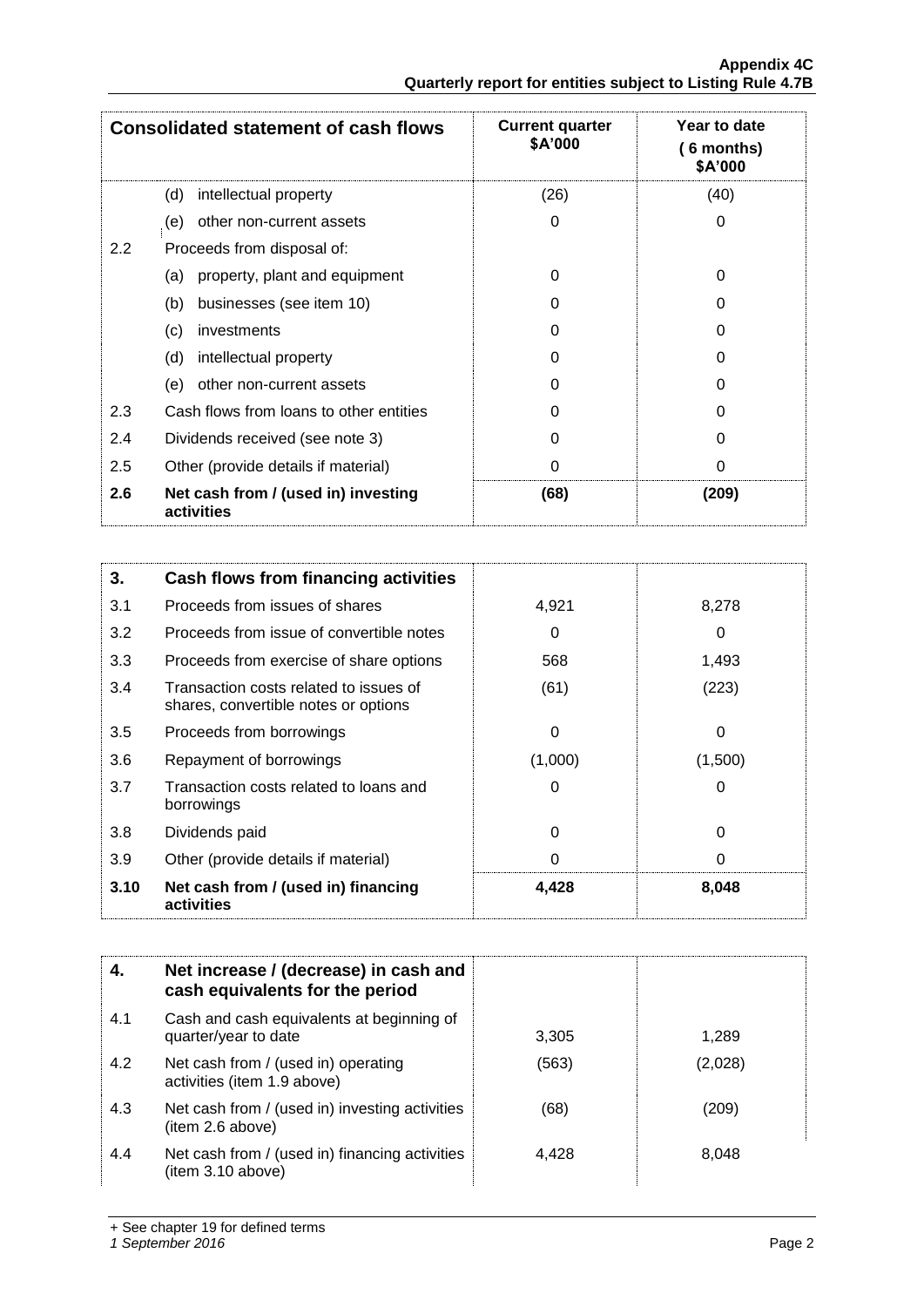| Consolidated statement of cash flows |                                                      | <b>Current quarter</b><br>\$A'000 | Year to date<br>( 6 months)<br>\$A'000 |
|--------------------------------------|------------------------------------------------------|-----------------------------------|----------------------------------------|
| 4.5                                  | Effect of movement in exchange rates on<br>cash held |                                   |                                        |
| 4.6                                  | Cash and cash equivalents at end of<br>quarter       | 7.109                             | 7.109                                  |

| 5.  | Reconciliation of cash and cash<br>equivalents<br>at the end of the quarter (as shown in the<br>consolidated statement of cash flows) to the<br>related items in the accounts | <b>Current quarter</b><br>\$A'000 | <b>Previous quarter</b><br>\$A'000 |
|-----|-------------------------------------------------------------------------------------------------------------------------------------------------------------------------------|-----------------------------------|------------------------------------|
| 5.1 | <b>Bank balances</b>                                                                                                                                                          | 7.054                             | 3.250                              |
| 5.2 | Call deposits                                                                                                                                                                 | 0                                 | 0                                  |
| 5.3 | <b>Bank overdrafts</b>                                                                                                                                                        | 0                                 | 0                                  |
| 5.4 | Deposits held as Bonds                                                                                                                                                        | 55                                | 55                                 |
| 5.5 | Cash and cash equivalents at end of<br>quarter (should equal item 4.6 above)                                                                                                  | 7.109                             | 3,305                              |

## **6.** Payments to directors of the entity and their associates

- 6.1 Aggregate amount of payments to these parties included in item 1.2
- 6.2 Aggregate amount of cash flow from loans to these parties included in item 2.3

**7. Payments to related entities of the entity and their** 

6.3 Include below any explanation necessary to understand the transactions included in items  $6.1$  and  $6.2$ 

| Salaries, Director Fees, Superannuation, Salary Benefits paid to Directors. |  |
|-----------------------------------------------------------------------------|--|
|                                                                             |  |
|                                                                             |  |

|     | associates                                                                                              | \$A'000 |
|-----|---------------------------------------------------------------------------------------------------------|---------|
| 7.1 | Aggregate amount of payments to these parties included in item 1.2                                      | 50      |
| 7.2 | Aggregate amount of cash flow from loans from these parties<br>included in item 1.5                     | 13      |
| 7.3 | Include below any explanation necessary to understand the transactions included in<br>items 7.1 and 7.2 |         |

IR Services provided by associate of Related Party; Rent paid to Related Party – 7.1 Interest paid to Related Party – 7.2

| <b>Current quarter</b><br>\$A'000 |  |
|-----------------------------------|--|
| 170                               |  |
| U                                 |  |

**Current quarter \$A'000**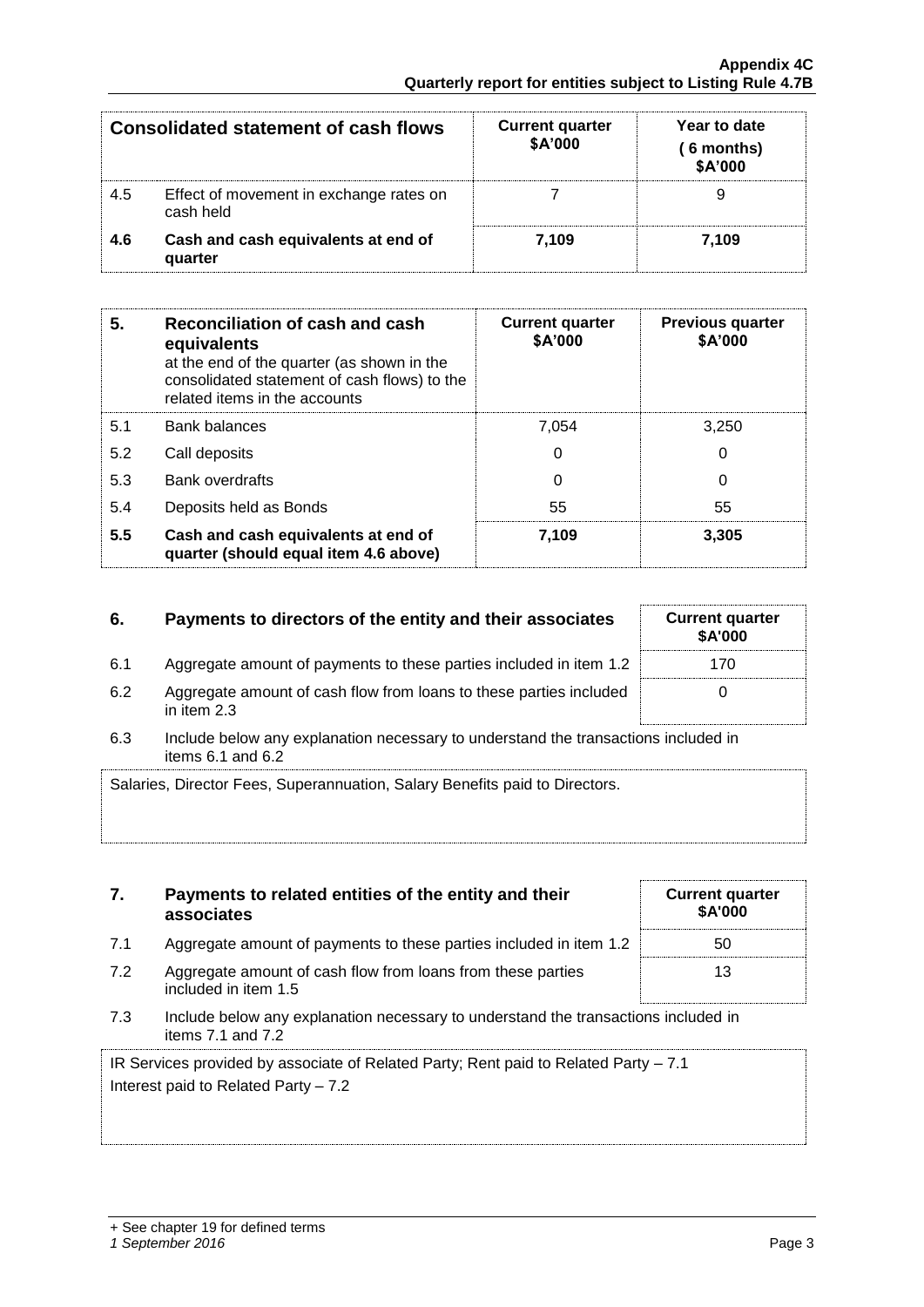| 8.  | <b>Financing facilities available</b><br>Add notes as necessary for an<br>understanding of the position                                                                                                                                                                                      | <b>Total facility amount</b><br>at quarter end<br>\$A'000 | Amount drawn at<br>quarter end<br>\$A'000 |  |
|-----|----------------------------------------------------------------------------------------------------------------------------------------------------------------------------------------------------------------------------------------------------------------------------------------------|-----------------------------------------------------------|-------------------------------------------|--|
| 8.1 | Loan Facility                                                                                                                                                                                                                                                                                |                                                           |                                           |  |
| 8.2 | Debtor Loan                                                                                                                                                                                                                                                                                  |                                                           |                                           |  |
| 8.3 |                                                                                                                                                                                                                                                                                              |                                                           |                                           |  |
| 8.4 | Include below a description of each facility above, including the lender, interest rate and<br>whether it is secured or unsecured. If any additional facilities have been entered into or are<br>proposed to be entered into after quarter end, include details of those facilities as well. |                                                           |                                           |  |

| 9.  | <b>Estimated cash outflows for next quarter</b> | <b>\$A'000</b> |
|-----|-------------------------------------------------|----------------|
| 9.1 | Research and development                        | (50)           |
| 9.2 | Product manufacturing and operating costs       | (1,000)        |
| 9.3 | Advertising and marketing                       | (100)          |
| 9.4 | Leased assets                                   | (20)           |
| 9.5 | Staff costs                                     | (700)          |
| 9.6 | Administration and corporate costs              | (500)          |
| 9.7 | Interest on Loans                               | 0              |
| 9.8 | <b>Total estimated cash outflows</b>            | (2,370)        |

| 10.  | Acquisitions and disposals of<br>business entities<br>(items $2.1(b)$ and $2.2(b)$ above) | <b>Acquisitions</b> | <b>Disposals</b> |
|------|-------------------------------------------------------------------------------------------|---------------------|------------------|
| 10.1 | Name of entity                                                                            | N/A                 | N/A              |
| 10.2 | Place of incorporation or<br>registration                                                 |                     |                  |
| 10.3 | Consideration for acquisition or<br>disposal                                              |                     |                  |
| 10.4 | Total net assets                                                                          |                     |                  |
| 10.5 | Nature of business                                                                        |                     |                  |